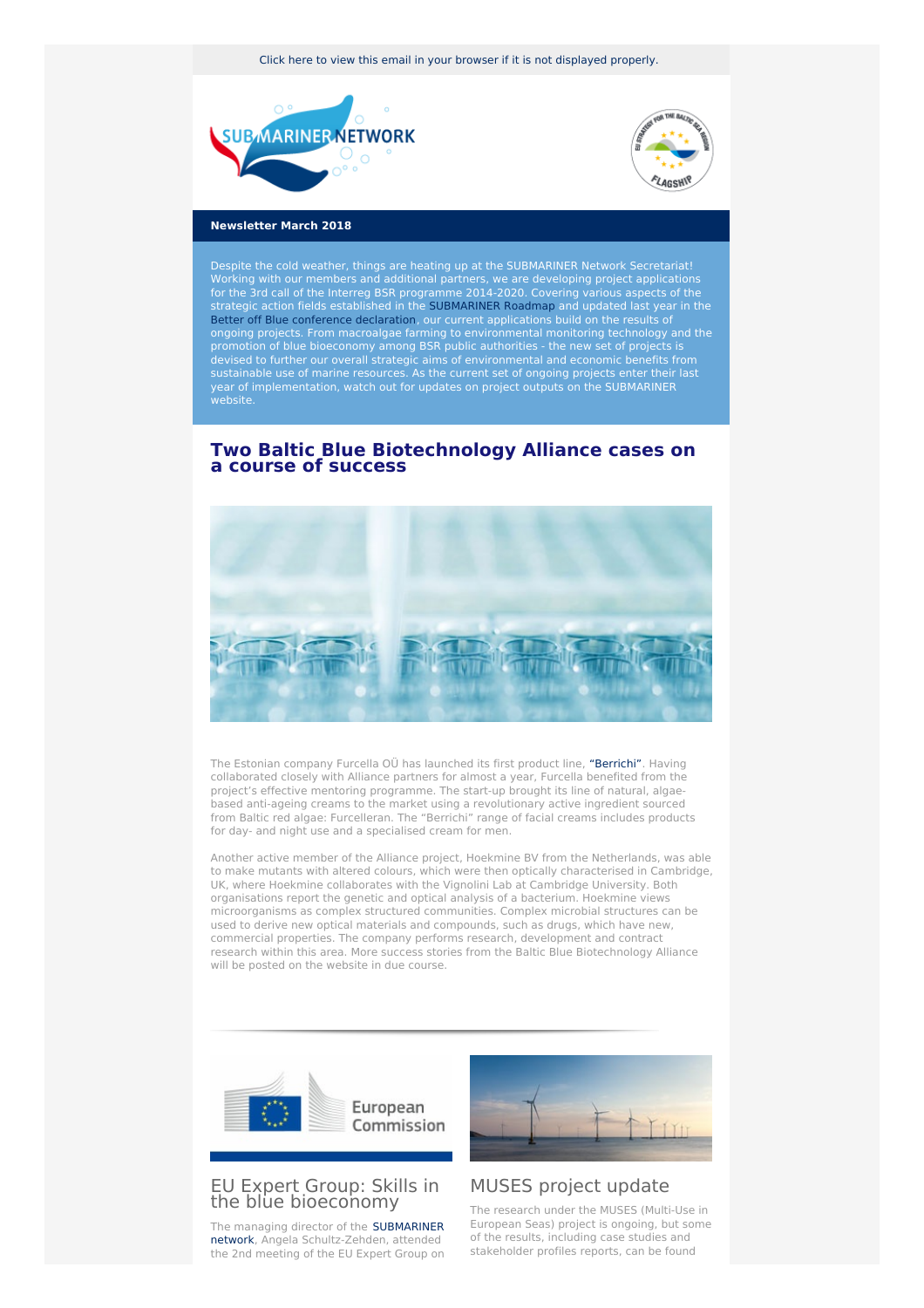the skills and career development in the Blue economy on 16-17 January 2018 in Brussels. The meeting aimed to drive forward and get input from experts for the 3 sub-groups 1) Business-education cooperation; 2) Ocean literacy and 3) Lifelong learning, mobility and education programs

Angela contributed with all our joint SUBMARINER expertise pointing to needs as well as good practices from the SUBMARINER Network in our Baltic blue bioeconomy projects. SUBMARINER has a lot to offer as well as to learn from EU-wide initiatives in the field of improving maritime skills. We should make efforts to increase our engagement in relevant Erasmus Mundus, H2020 and other project initiatives in the future.

Please see the [minutes](https://webgate.ec.europa.eu/maritimeforum/en/frontpage/1145) of the meeting for more details.



# 4th [Alliance](https://www.submariner-network.eu/projects/balticbluebioalliance/alliance-news/289-4th-alliance-call-for-ideas) Call for ideas

The Baltic Sea Region's leading marine and biotechnology institutes have joined together and are opening their doors to you: labs, brains, resources, expertise and facilities are at your disposal. We offer assistance in all kinds of areas, from scientific and technical development to contractucal and financial expertise to marketing. Together we will identify what's needed to build your value chain and find the right partners.

Interested? [Apply](https://www.submariner-network.eu/images/news/2017/Alliance_application_form_winter2018_interactive.pdf) by 05 March 2018! The cases invited to join the mentoring programme will have the opportunity to present their ideas to an international expert panel in Copenhagen, Denmark on 10 April 2018.

opean Commission > Law > Have your say > Published initiatives >

**[Read](https://www.submariner-network.eu/images/news/2017/4thCall_multipage.pdf) more**

#### ROADMAP

Update of the 2012 **Bioeconomy Strategy** 

# Public [consultation](http://ec.europa.eu/info/law/better-regulation/initiatives/ares-2018-975361_en#initiative-recentfeedback.)

A Roadmap for the update of the 2012 EU Bioeconomy Strategy has been published on the Commission [website.](http://ec.europa.eu/info/law/better-regulation/initiatives/ares-2018-975361_en#initiative-recentfeedback.)

We encourage you to take the opportunity to provide feedback to this document either as a private person, organisation or association.

Share you opinion via [this](http://ec.europa.eu/info/law/better-regulation/initiatives/ares-2018-975361_en#initiative-recentfeedback.) link until 20th March 2018!

on the MUSES website.

The multi-use analyses and sea basin syntheses reports are underway, led by the SUBMARINER Network for Blue Growth EEIG.

Reports are meant to underpin the development of the "Multi-Use of Oceans Action Plan", by providing a clear overview of real multi-use potentials that could be realised, and draw attention to barriers that can be overcome (considering a number of perspectives i.e. legal, environmental, economic, stakeholder mind-set).

#### **Read [more](https://www.submariner-network.eu/news/general-news/297-muses-multi-use-in-european-seas-project-update)**



# Blue [Invest](https://blue-invest-2018.b2match.io) 2018

Don't miss the first match-making event in Europe between companies and investors in the Blue Economy!

We believe that many SUBMARINER Network cases are well suited to ,pitch' at this event. Please [register](https://blue-invest-2018.b2match.io) directly via this link or get in touch with the [SUBMARINER](https://www.submariner-network.eu/network/secretariat) secretariat to learn more about this event and your potential role.

**Read [more](https://blue-invest-2018.b2match.io)**



## Save the date: Blue [biotechnology](https://www.submariner-network.eu/projects/balticbluebioalliance/conference) in the BSR - from science to business

The international 2018 biotechnology conference "Blue Biotechnology in Baltic Sea Region – from Science to Business" will be held on August 22 -24, 2018 in Greifswald, Germany.

The conference is part of the project "Baltic Blue Biotechnology Alliance", funded by the Interreg BSR programme. The initiative represents a step forward in the implementation of the Blue Growth strategy

of the European Union. The conference is linked to **MIMAS2-**

Symposium Microbial [Interactions](http://mimas2018.marine-biotechnologie.de/) in Marine Systems taking place on August 20 - 21, 2018.

**Read [more](https://www.submariner-network.eu/projects/balticbluebioalliance/conference)**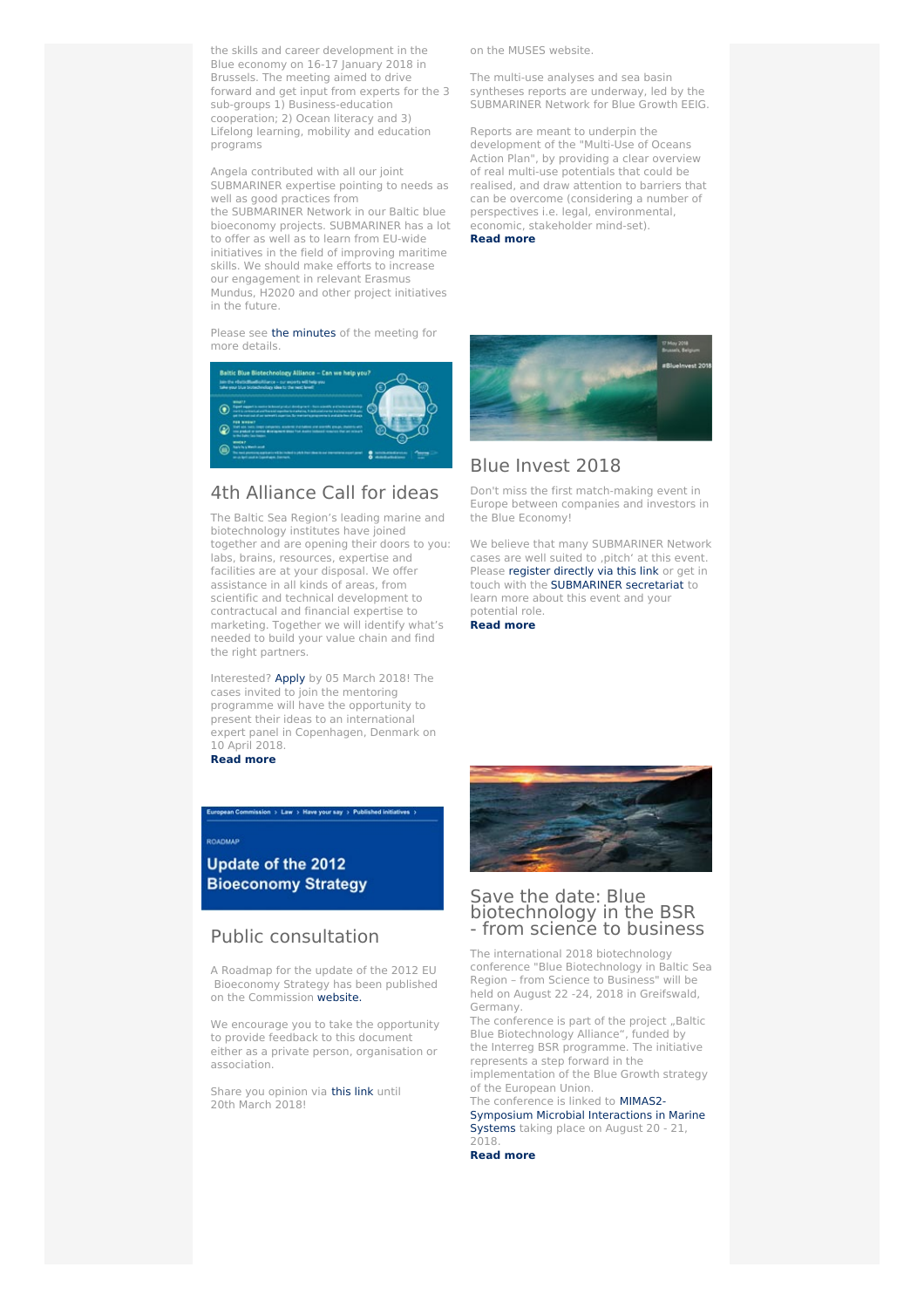

**BioMarine Community** 

## Web platform & mobile app ["Biomarine](https://biomarine.org/) community" launched

A new global online platform that empowers the biomarine resources community https://biomarine.org/ has been launched. Submariner Network already became a member of the community and will explore the possibilities this platform offers for dissemination and outreach.

#### **[Read](https://biomarine.org/) more**



#### The latest [InnoAquaTech](https://www.submariner-network.eu/projects/innoaquatech/innoaquatech-news/288-the-latest-innoaquatech-newsletter-is-now-available) newsletter is now available[!](https://www.submariner-network.eu/projects/innoaquatech/innoaquatech-news/275-business-and-research-come-together-for-aquaculture-europe-17)

Check out the latest news from the [InnoAquaTech](https://www.submariner-network.eu/projects/innoaquatech) project. Whether taking care of catfish at a Danish zoo, introducing shrimp from the U.S. to a brand new RAS facility in Poland or attending conferences and matchmaking, our partners had a busy second half of 2017.

To find out more about our activities, meetings and general aquaculture news, have a read through our newsletter. **[Read](https://www.submariner-network.eu/projects/innoaquatech/innoaquatech-news/288-the-latest-innoaquatech-newsletter-is-now-available) more**



### New training opportunities in blue [bioeconomy](https://www.submariner-network.eu/news/general-news/282-new-training-opportunities-in-bioeconomy-and-biotechnology) and biotechnology

The list of diverse training opportunities in blue bioeconomy and biotechnology is now online.

Please see the list of various training opportunities and study placements in blue bioeconomy and biotechnology [here](https://www.submariner-network.eu/projects/balticbluebioalliance/training-opportunities). **Read [more](https://www.submariner-network.eu/projects/balticbluebioalliance/training-opportunities)**



## [COLUMBUS](http://www.columbusproject.eu/) project's final conference

On 24 January 2018, more than 70 participants met in Brussels, Belgium, for the COLUMBUS project's final Conference – a project funded by the European Commission's Horizon 2020 programme. The COLUMBUS conference, entitled "Making Marine and Maritime Science Count", provided a forum to collaboratively explore the barriers, challenges and possible solutions to increasing the impact potential of marine and maritime research.

More about the project can be found [here](http://www.columbusproject.eu/).



## **Further News**

# **Meet the new BONUS [BALTSPACE](https://www.baltspace.eu) interactive tool**

Using the BONUS BALTSPACE interactive tool, you can easily explore and understand the project's findings. Learn more about the main challenges related to incorporating stakeholders, knowledge, different sectors and different governments into the MSP process. Click on the buttons in the 4 interactive areas to read the most important project findings related to these challenges.

**[Read](https://www.baltspace.eu) more**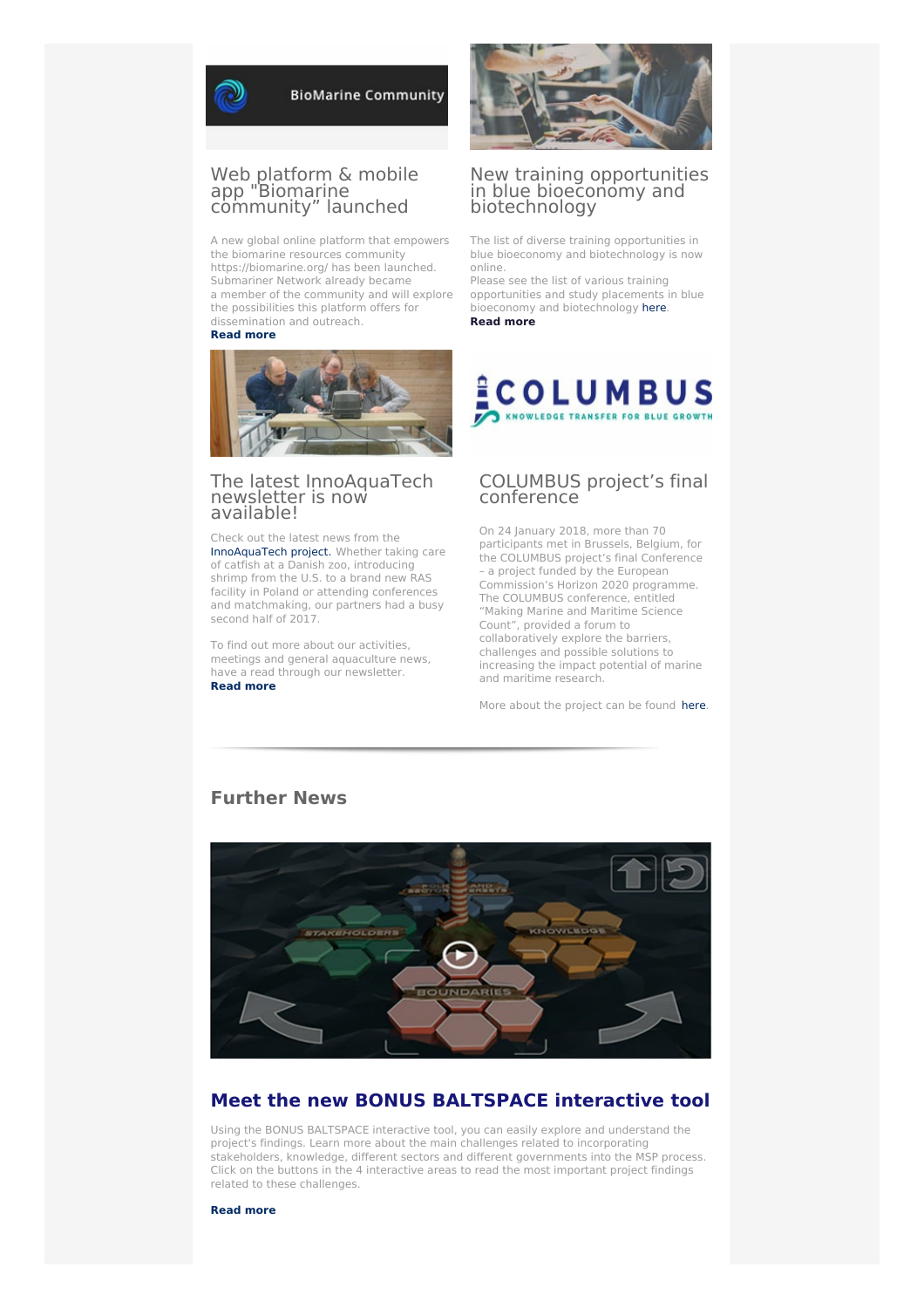# **Members' Corner [BioCon](http://www.bioconvalley.org/en/startseite/) Valley**



BioCon Valley (BCV) is the initiative for life science and health in Mecklenburg-Vorpommern, Germany. As a co-initiator of ScanBalt and founding member of the SUBMARINER Network for Blue Growth, BCV opens ways for cross-border and transnational cooperation in science and business in fields related to biotechnology and health initiatives, as well as innovative approaches to the sustainable use of marine resources.

The company has long-standing expertise in international project management and establishment of regional life science networks. Moreover, BCV has been successfully involved in several EU-funded projects, including the INTERREG BSR programme. Currently, BCV supports the development of a platform that will provide new tools to support the various stages of a new biomarker commercialisation process, in particular to reduce the product's time to market (project "Biomarker Commercialisation"). Within the project "InnoAquaTech", a project for cross-border knowledge transfer of sustainable aquaculture technologies, BCV acts as lead partner and is mainly responsible for monitoring the implementation process, management and coordination. As a project partner in the "Baltic Blue Biotechnology Alliance" project, BCV takes part as a mentor for start-ups and helps to develop an integrated service offer to aid companies in achieving global competitiveness.

Furthermore, BCV is active in shaping future Submariner Network collaborations. For example, in the current round of applications, we are pursuing a project that will guide public authorities in promoting blue bioeconomy products.

**Rainer Cramm** BioCon Valley [www.bioconvalley.org/en](http://www.bioconvalley.org/en/startseite/)

# **Featured event**



# **The 2nd Global [Bioeconomy](https://www.submariner-network.eu/events/101-professional-aquaculture-trainings-workshops-by-smartfish-in-2018-1-1-1) Summit 19 - 20 April 2018 in [Berlin](https://www.submariner-network.eu/events/101-professional-aquaculture-trainings-workshops-by-smartfish-in-2018-1-1-1)**

It is now timely to come together and consider appropriate strategies for further international cooperation in a next Global Bioeconomy Summit: GBS2018! Together with the members of the [International](http://gbs2018.com/summit/international-advisory-council/) Advisory Council, an ambitious [programme](http://gbs2018.com/program/) featuring high-level speakers and bioeconomy experts from around the globe has been developed. The GBS2018 will provide 13 expert workshops dealing with